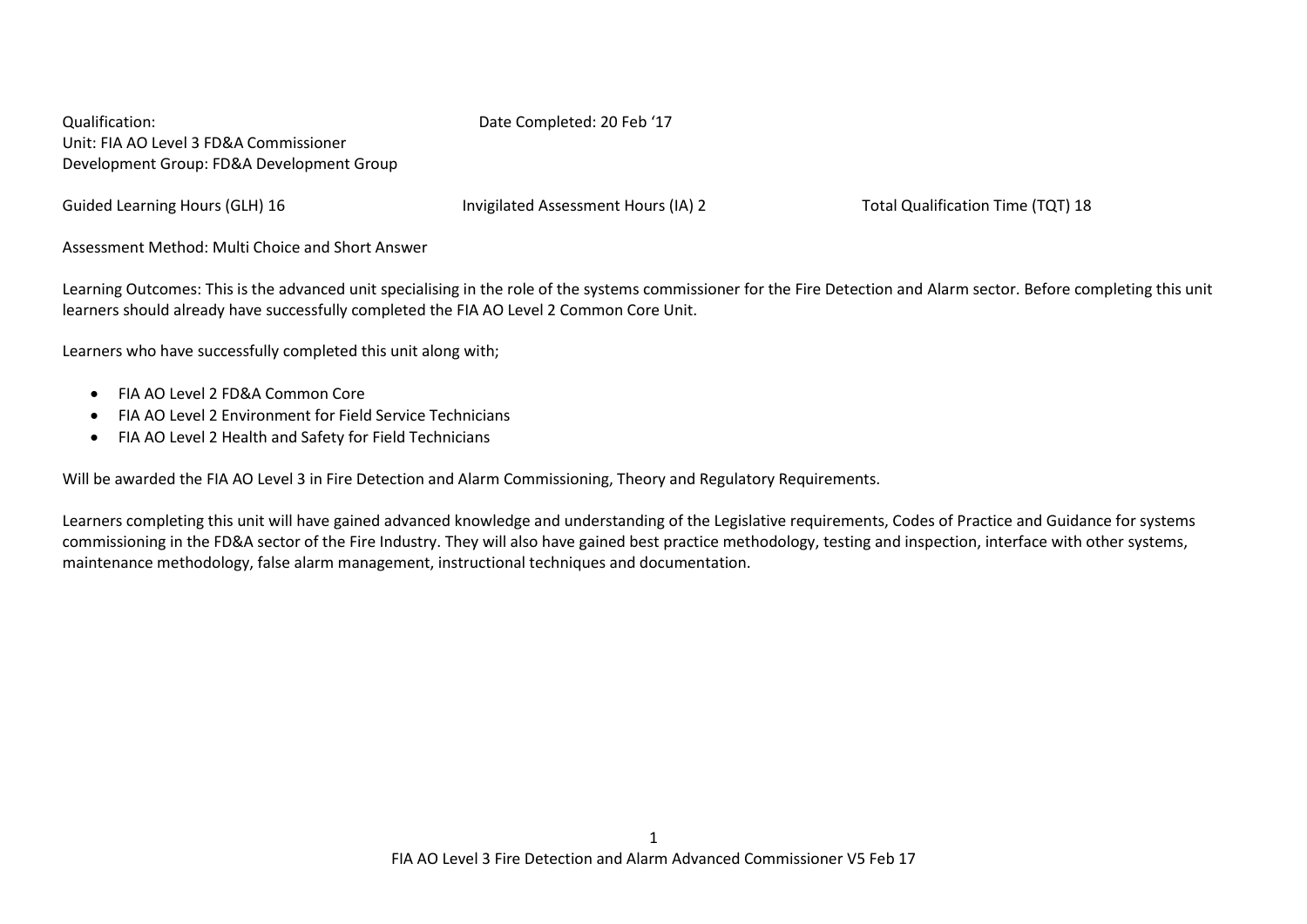| Subject                                  | Knowledge and Understanding                                                                                                                                                                                                                                                                                                                                                                                                      | Performance Criteria                                                                                                                                                                                                                                                                                                                                                                                                                                                                                                                                                                                                                                                                                                                                                                                                                                          |
|------------------------------------------|----------------------------------------------------------------------------------------------------------------------------------------------------------------------------------------------------------------------------------------------------------------------------------------------------------------------------------------------------------------------------------------------------------------------------------|---------------------------------------------------------------------------------------------------------------------------------------------------------------------------------------------------------------------------------------------------------------------------------------------------------------------------------------------------------------------------------------------------------------------------------------------------------------------------------------------------------------------------------------------------------------------------------------------------------------------------------------------------------------------------------------------------------------------------------------------------------------------------------------------------------------------------------------------------------------|
| BS 5839/IS 3218/BS<br>А.<br>6266/BS 7273 | Learners will have knowledge and understanding of:<br>Test and inspection requirements for Fire Detection &<br>1.<br>Alarm (FD&A) systems in accordance with the UK and EU<br>standards relevant to the UK country in which the learner<br>will be working<br>Standards that are called up and referenced from the<br>appropriate Codes of Practice<br>Certificate templates required by the relevant Codes of<br>3.<br>Practice | Learners will be able to:<br>1. State the title and intent of standards relevant to the UK<br>region in which the learner will be working<br>State which tests and inspections are required when<br>commissioning a system<br>State the technical limits and dimensions from the relevant<br>codes of practice<br>4. Apply the technical limits and dimensions from the relevant<br>Codes of Practice when carrying out tests and inspections<br>on the fire alarm systems<br>State where to obtain and reference other standards that<br>are called up by the relevant Codes of Practice<br>State the information required when certifying the<br>compliance of an Fire Detection & Alarm (FD&A) system to<br>the relevant Codes of Practice<br>7. Select the relevant forms to use when certifying the<br>compliance with the appropriate Codes of Practice |
|                                          | <b>Explanatory Notes</b><br>they work on, where Technicians/Engineers are working in border areas they will be required to have knowledge and understanding<br>relevant to all countries in which they will be working.                                                                                                                                                                                                          | Commissioning Technicians/Engineers must understand the legislative requirements and codes of practice for the fire alarm systems that                                                                                                                                                                                                                                                                                                                                                                                                                                                                                                                                                                                                                                                                                                                        |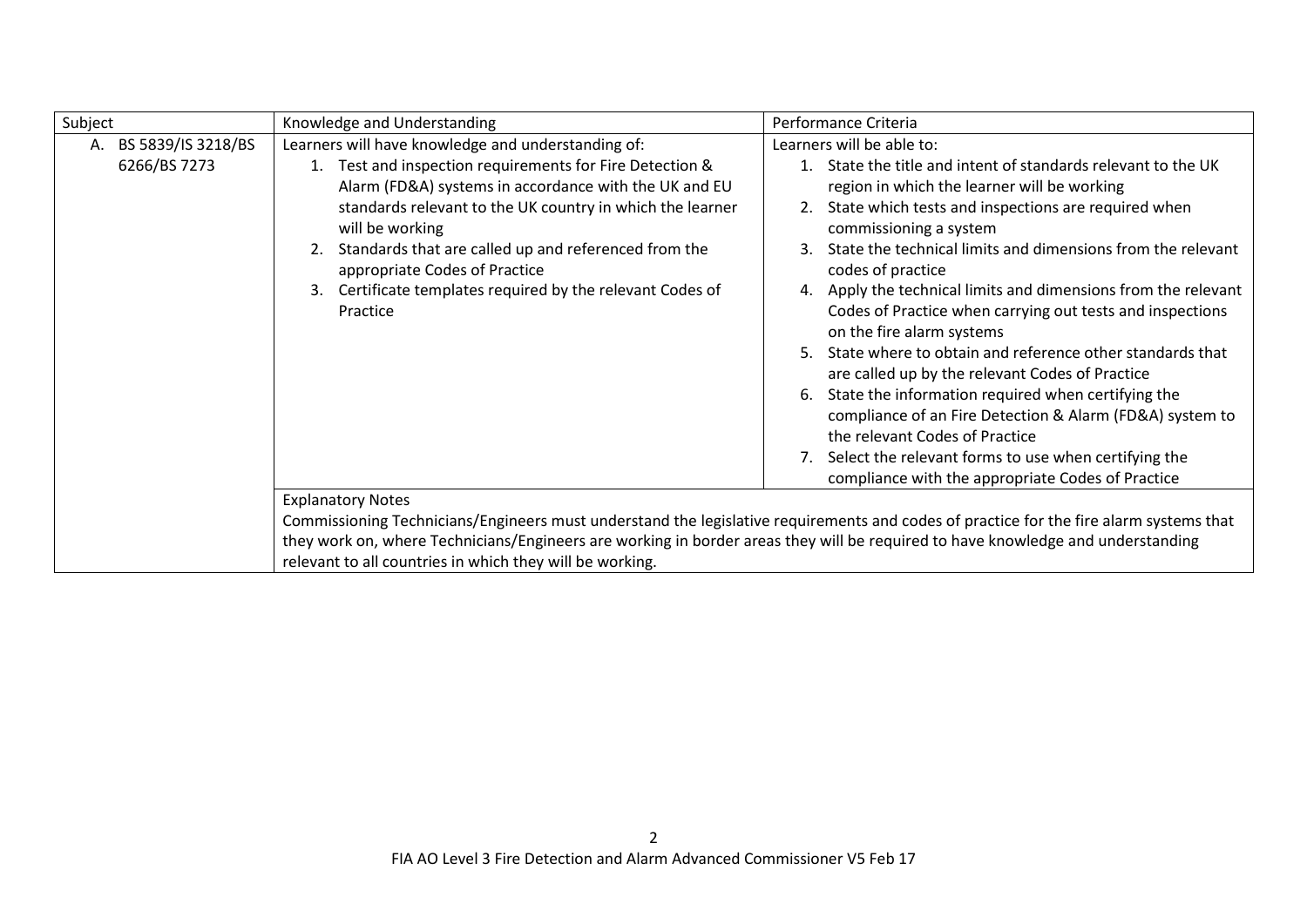| B. | Testing and         | Knowledge and Understanding                                                                                                                                                                                                                                                                                                                                                                                                                        |    | Performance Criteria                                                                                                                                                                                                                                                                                                                                                                                                                                                |
|----|---------------------|----------------------------------------------------------------------------------------------------------------------------------------------------------------------------------------------------------------------------------------------------------------------------------------------------------------------------------------------------------------------------------------------------------------------------------------------------|----|---------------------------------------------------------------------------------------------------------------------------------------------------------------------------------------------------------------------------------------------------------------------------------------------------------------------------------------------------------------------------------------------------------------------------------------------------------------------|
|    | inspection the fire | Learners will have knowledge and understanding of:                                                                                                                                                                                                                                                                                                                                                                                                 |    | Learners will be able to:                                                                                                                                                                                                                                                                                                                                                                                                                                           |
|    | alarm system        | 1. The appropriate detector type(s)<br>The positioning of systems components (e.g. detectors,<br>2.                                                                                                                                                                                                                                                                                                                                                | 1. | Explain where different detector types are best suited to<br>the premises and their limitations to use.                                                                                                                                                                                                                                                                                                                                                             |
|    |                     | Control and Indicating Equipment, Zone plans, alarm<br>devices)<br>Workmanship, including fixings, cable type, connections<br>3.                                                                                                                                                                                                                                                                                                                   | 2. | Explain the tests and inspections required in order to<br>identify and confirm the appropriate detectors for all<br>applications within buildings                                                                                                                                                                                                                                                                                                                   |
|    |                     | and terminations and fire stopping<br>4. Confirmation of labelling has been carried out (devices and<br>batteries)                                                                                                                                                                                                                                                                                                                                 | 3. | Explain what is required for the correct positioning and<br>spacing of detectors according to applicable codes of<br>practice                                                                                                                                                                                                                                                                                                                                       |
|    |                     | Building features that are not covered by the design<br>5.<br>specification (e.g. beams, pitched roofs, voids)<br>6. Testing requirements and methodology for detectors and                                                                                                                                                                                                                                                                        | 4. | Explain the requirements for the correct positioning of<br>control and indicating equipment (CIE) and Zone plans<br>according to applicable codes of practice                                                                                                                                                                                                                                                                                                       |
|    |                     | call points and confirming the correct Control and<br>Indicating Equipment (CIE) indication is given at the CIE<br>7. Confirming system monitoring<br>8. Measuring standby and alarm currents and confirming that                                                                                                                                                                                                                                  | 5. | Explain the requirements for alarm devices ensuring that<br>installed devices fulfil performance requirements both<br>according to the applicable codes of practice and any<br>specific additional requirements for the building and end                                                                                                                                                                                                                            |
|    |                     | the battery size is correct<br>9. Verifying the cause and effect program through system test<br>10. Confirming the correct audible alarm levels are achieved<br>and that visual alarm requirements are met<br>11. Confirming correct signalling to a remote monitoring<br>station<br>12. Confirming that any changes to the building will not<br>adversely affect the operation of the system<br>13. Confirming the customers specification is met | 6. | user<br>Explain what checks are required and the methodology<br>necessary in order to assess that the workmanship of the<br>installation is of an appropriate quality and that the correct<br>materials have been used. Both with reference to the<br>installation and fixing of the fire detection and Alarm<br>(FD&A) System, materials used and with regard to making<br>good, ensuring the integrity of passive fire protection<br>systems and compartmentation |
|    |                     |                                                                                                                                                                                                                                                                                                                                                                                                                                                    | 7. | Explain the checks required and method of identifying the<br>correct installation standards have been met for hazardous<br>areas where appropriate                                                                                                                                                                                                                                                                                                                  |
|    |                     |                                                                                                                                                                                                                                                                                                                                                                                                                                                    | 8. | Explain the labelling requirements for a system ensuring<br>that customer specification and the code of practice have<br>been met                                                                                                                                                                                                                                                                                                                                   |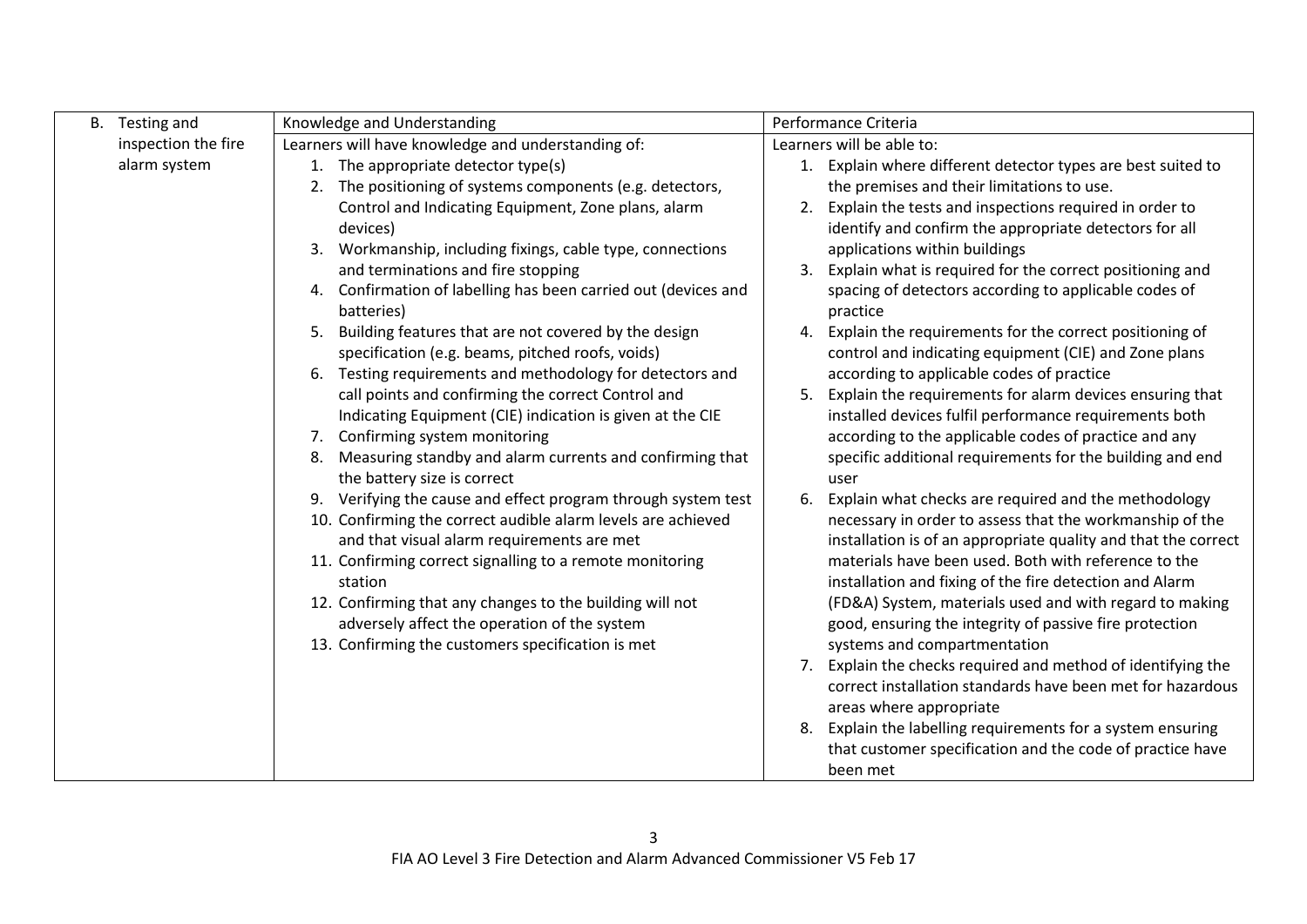| 9. Explain how the building can have an effect on the fire       |
|------------------------------------------------------------------|
| alarm system, and what features to look out for when             |
| inspecting the building and system to ensure                     |
| comprehensive coverage                                           |
| 10. Explain what measures should be taken when a risk in the     |
| building has been identified that has not been covered by        |
| the system design                                                |
| 11. Explain the tests required to ensure detectors and call      |
| points function in accordance with manufacturers                 |
| recommendations, that Code of Practice requirements have         |
| been met and confirm that the correct indication is              |
| displayed at the CIE                                             |
| 12. Carry out calculations to verify correct functionality and   |
| explain what measures may be taken to rectify faults             |
| 13. Explain the requirements for system monitoring and the       |
| tests required to verify function in an installed system.        |
| 14. Explain how to relate test results to identify faults in the |
| system transmission paths and the measures that may be           |
| taken in order to rectify faults.                                |
| 15. Measure the standby and alarm currents and carry out         |
| calculations to confirm that the standby battery is of the       |
| correct size and specification                                   |
| 16. Explain the tests required to confirm that the cause and     |
| effect programming is correct, that the customers                |
| specifications and the requirements of the applicable codes      |
| of practice are met. Specifically with respect to response       |
| times, system integrity and operational reliability              |
| 17. Explain how to measure audible alarm levels and the          |
| required levels in accordance with the applicable Code of        |
| Practice and any specific requirements of the end user.          |
|                                                                  |
| 18. Explain how required sound levels may be achieved in         |
| difficult environments and what alternative measures may         |
| be taken to raise alarm                                          |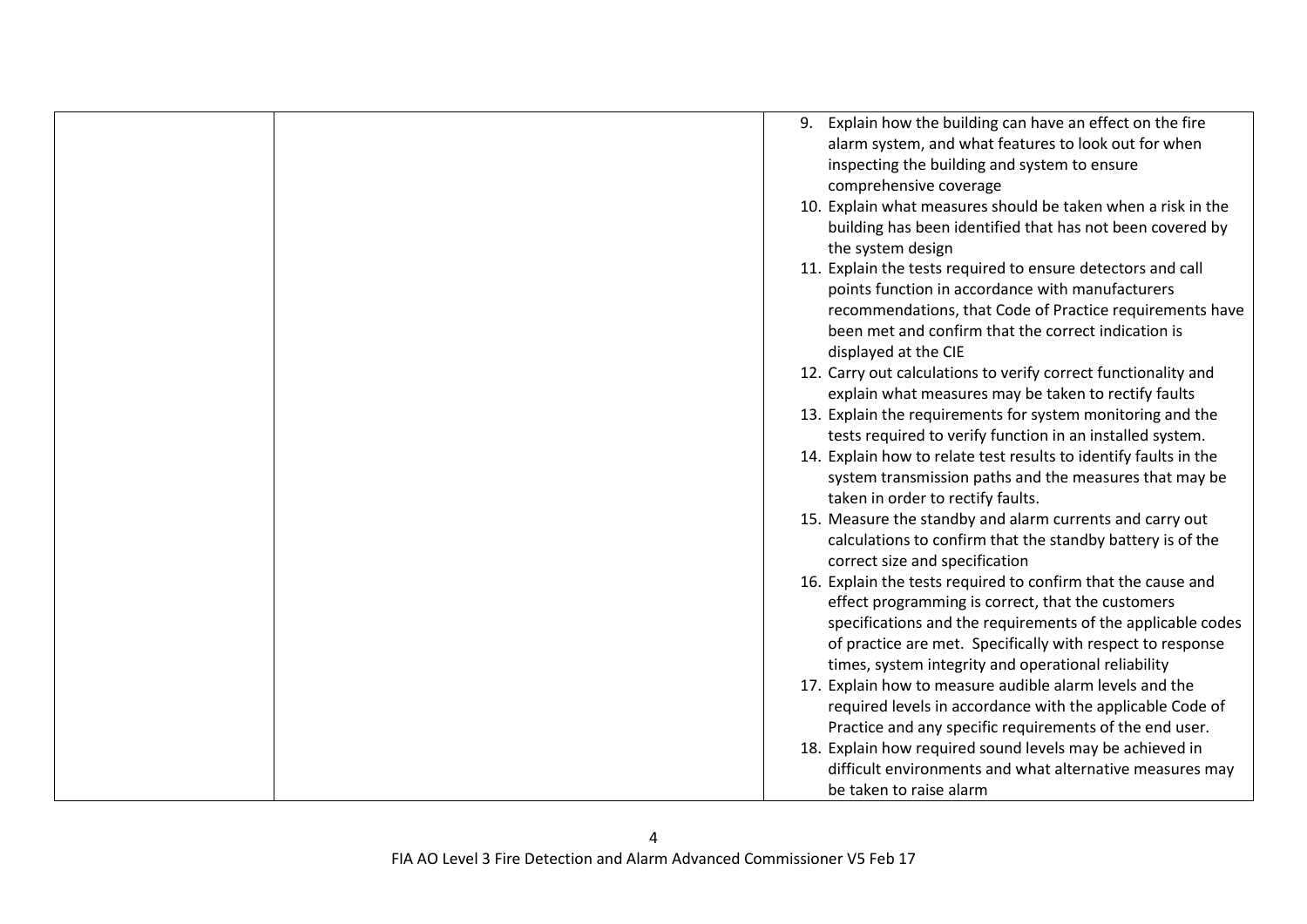|                                                                                                                                                                                                                                                                                                                                                                                                                                                                                                                                                                                                                       | 19. Explain the inspections required for visual alarm devices<br>and the required standards of applicable Codes of Practice<br>with respect to visibility, positioning, spacing and operation<br>20. Explain the tests required to confirm the operation of<br>remote signalling equipment and that the circuit<br>monitoring meets the requirements of the Code of Practice<br>21. Inspect and confirm that the building has not changed such<br>that the system design is no longer appropriate<br>22. Confirm that the customers specification has been met by<br>the installed fire alarm system |
|-----------------------------------------------------------------------------------------------------------------------------------------------------------------------------------------------------------------------------------------------------------------------------------------------------------------------------------------------------------------------------------------------------------------------------------------------------------------------------------------------------------------------------------------------------------------------------------------------------------------------|------------------------------------------------------------------------------------------------------------------------------------------------------------------------------------------------------------------------------------------------------------------------------------------------------------------------------------------------------------------------------------------------------------------------------------------------------------------------------------------------------------------------------------------------------------------------------------------------------|
| <b>Explanatory Notes</b><br>The commissioning technician/engineer must be able to confirm that the customer's specification has been met and that the system<br>meets the requirements of the relevant codes of practice, legislation and standards, appropriate to the UK country in which the<br>technician/engineer is working. This requires a confirmation of the design, a confirmation that the installation is faithful to the design and<br>verification that the system performs as intended both with respect to its fire response and also with respect to its ability to monitor and<br>indicate faults. |                                                                                                                                                                                                                                                                                                                                                                                                                                                                                                                                                                                                      |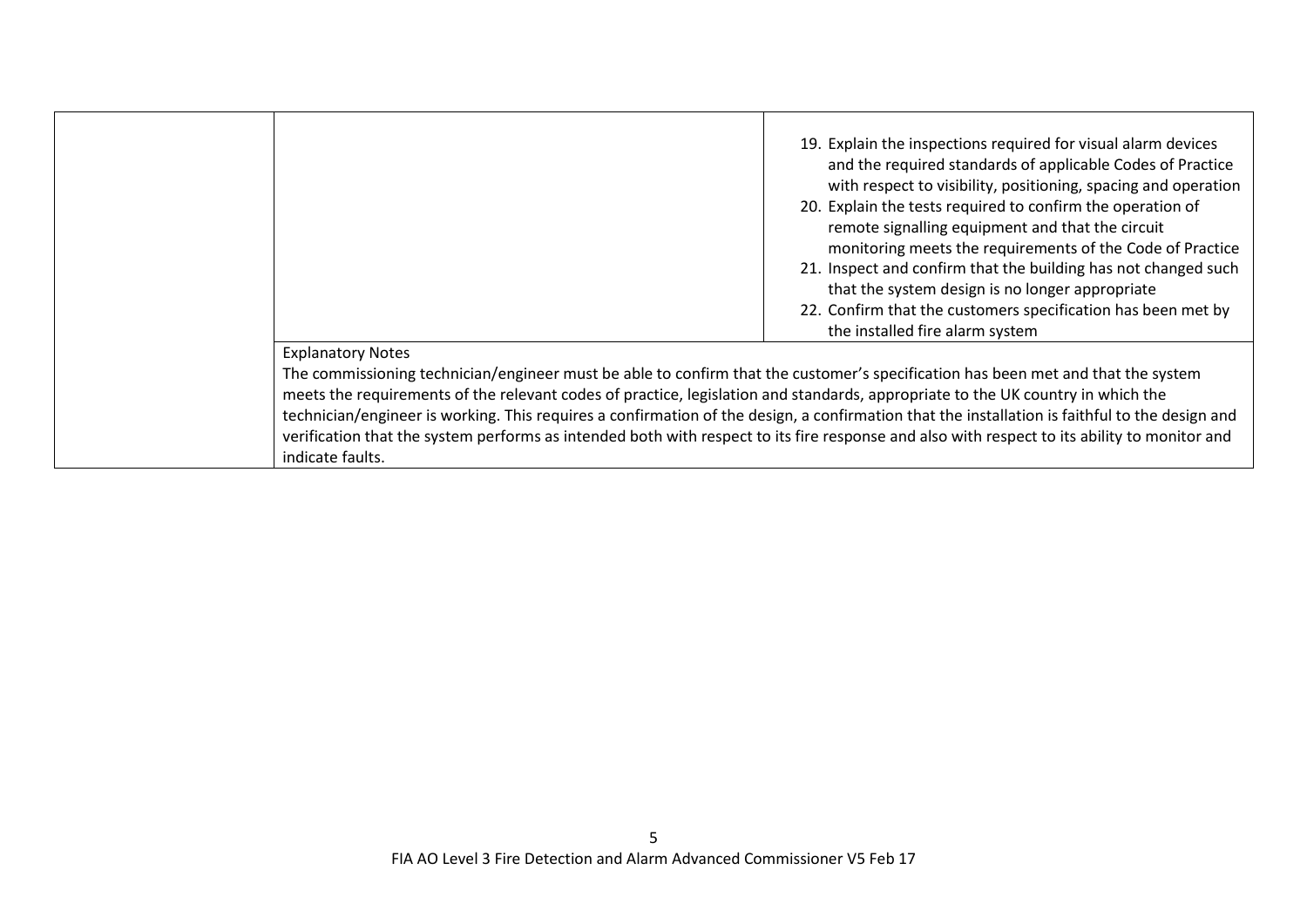| C. Verifying the   | Knowledge and Understanding                                                                                                                                                                                                                            | Performance Criteria                                                                                                                                                                                                                     |
|--------------------|--------------------------------------------------------------------------------------------------------------------------------------------------------------------------------------------------------------------------------------------------------|------------------------------------------------------------------------------------------------------------------------------------------------------------------------------------------------------------------------------------------|
| interface to other | Learners will have knowledge and understanding of:                                                                                                                                                                                                     | Learners will be able to:                                                                                                                                                                                                                |
| systems            | 1. How to confirm the required system functions through<br>testing and observation.<br>2. How to confirm electrical safety requirements are met by                                                                                                     | 1. Explain how to initiate events on the fire alarm system that<br>will result in outputs to interfaced systems, enabling the<br>interfaced system response to be verified                                                               |
|                    | inspection and test                                                                                                                                                                                                                                    | Explain the expected results and what actions should be                                                                                                                                                                                  |
|                    | The requirements of the maintenance engineer during the<br>3.<br>operational life of the system                                                                                                                                                        | taken for fault rectification<br>Explain how to initiate events on the interfaced system to<br>3.                                                                                                                                        |
|                    | 4. Good Engineering practice with respect to EMC<br>requirements                                                                                                                                                                                       | confirm that the fire alarm system responds correctly to the<br>inputs                                                                                                                                                                   |
|                    | 5. System compatibility requirements, particularly with<br>respect to the interface with other systems and how this                                                                                                                                    | Explain the measures that can be taken to rectify any faults<br>that may be identified                                                                                                                                                   |
|                    | can be verified by test and inspection                                                                                                                                                                                                                 | Explain the tests required in order to confirm that the<br>5.<br>interface between the systems comply with relevant<br>electrical safety rules, carrying out any necessary<br>calculations                                               |
|                    |                                                                                                                                                                                                                                                        | Explain the measures that may be taken to rectify faults<br>6.<br>Explain what tests/inspections are required to confirm that<br>7.<br>maintenance requirements are met, e.g. by disablements,<br>tests, fault monitoring.               |
|                    |                                                                                                                                                                                                                                                        | Explain what tests/inspections are required in order to<br>8.<br>ensure good engineering practice has been followed to<br>meet the EMC requirements of the interfaced systems                                                            |
|                    |                                                                                                                                                                                                                                                        | Explain the tests, measurements and inspections required<br>9.<br>for the interface between systems, ensuring that they are<br>electrically and operationally compatible and that signalling<br>protocols operate correctly and reliably |
|                    |                                                                                                                                                                                                                                                        | 10. Explain what measures should be carried out in order to<br>rectify faults                                                                                                                                                            |
|                    | <b>Explanatory Notes</b><br>systems operate correctly together and that good engineering practice has been adopted so as to confirm that the compatibility and<br>electrical safety requirements have been met as well as all appropriate legislation. | Interfacing with other systems may be unique to the site in question, therefore the commissioning engineer must be able to verify that the                                                                                               |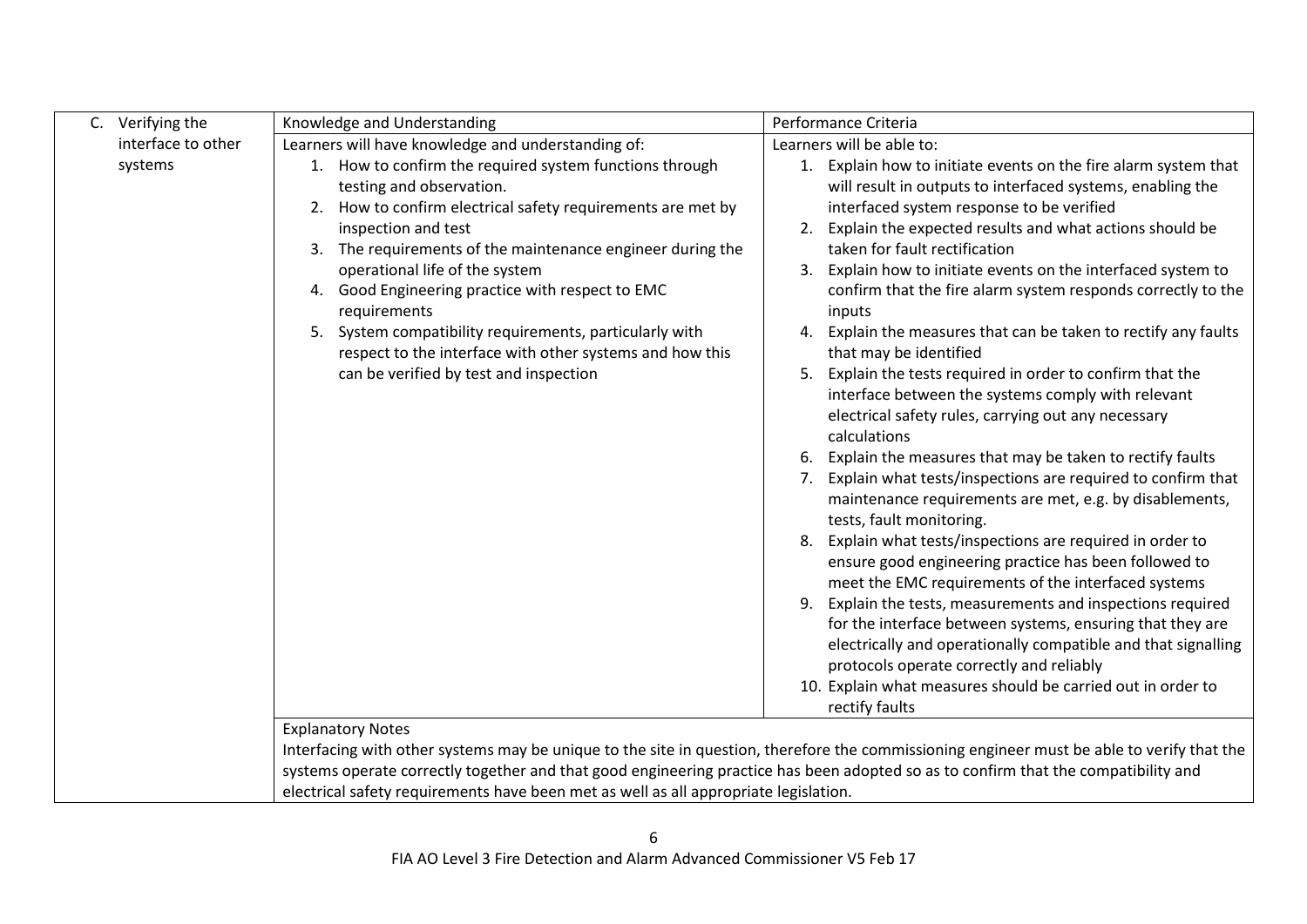| D. Documentation | Knowledge and Understanding                                    | Performance Criteria                                                                                 |
|------------------|----------------------------------------------------------------|------------------------------------------------------------------------------------------------------|
|                  | Learners will have knowledge and understanding of:             | Learners will be able to:                                                                            |
|                  | 1. Reading and understanding the customers specification,      | 1. Read and understand the customer's specification for the                                          |
|                  | including cause and effect requirements                        | fire alarm system, identifying the detailed requirements                                             |
|                  | Reading and understanding the design specification             | that must be fulfilled by the system                                                                 |
|                  | Checking the Fire Risk Assessment and confirming systems<br>3. | 2. Relate the customers required cause and effect                                                    |
|                  | fulfils its requirement                                        | specification to the site specific configuration of the fire                                         |
|                  | Review of design/installation certificates<br>4.               | alarm system and verify that the customers' requirements                                             |
|                  | Review installation test results<br>5.                         | are met                                                                                              |
|                  | Review of as fitted drawings<br>6.                             | 3. Read and understand the design specification and verify                                           |
|                  | Completing test records                                        | that the specification is met by the installed system                                                |
|                  | Completing the commissioning certificate                       | Review the fire risk assessment and confirm that the risks<br>4.                                     |
|                  | Recording the soak test<br>9.                                  | identified have been adequately addressed through the                                                |
|                  | 10. Completing the log book                                    | system category and any additional specific coverage in the                                          |
|                  | 11. Access to and knowledge of product documentation           | system design                                                                                        |
|                  | 12. Zone Plans                                                 | Review the design and installation certificates identifying<br>5.                                    |
|                  | 13. O&M manual                                                 | any specific issues e.g. variations that need to be checked                                          |
|                  | 14. Other documentation as required by the contract            | and confirmed during commissioning                                                                   |
|                  |                                                                | 6. Review the installation test results and compare with the                                         |
|                  |                                                                | design specification and as fitted drawings to confirm that                                          |
|                  |                                                                | all necessary tests have been carried out                                                            |
|                  |                                                                | 7. Ensure that any missing tests are subsequently carried out                                        |
|                  |                                                                | and verify results and calculations are correct                                                      |
|                  |                                                                | 8. Review and confirm the as-fitted drawings to confirm that                                         |
|                  |                                                                | the design specification have been met<br>9. Review and confirm as-wired drawings with system device |
|                  |                                                                | addresses.                                                                                           |
|                  |                                                                | 10. Confirm device isolator devices have been shown on the as-                                       |
|                  |                                                                | wired drawings where isolators are not in every fire device.                                         |
|                  |                                                                | 11. Record the results of all reviews/inspections/tests such that                                    |
|                  |                                                                | the commissioning activity can be audited for sufficiency                                            |
|                  |                                                                | 12. Complete the commissioning certificate identifying any                                           |
|                  |                                                                | possible causes of unwanted alarms, all non-conformances                                             |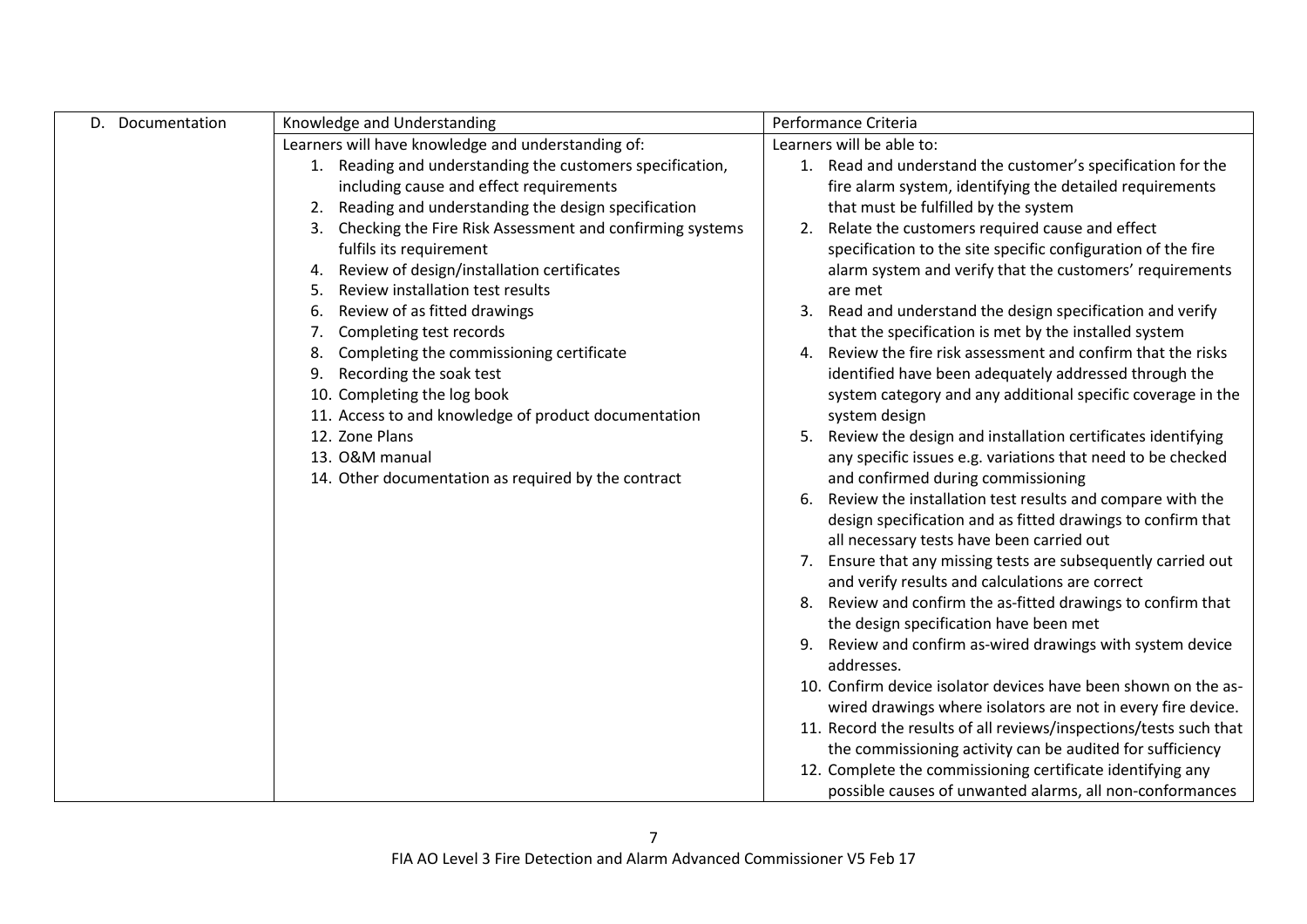|                                                                                                                                           | and any observations that should be brought to the            |
|-------------------------------------------------------------------------------------------------------------------------------------------|---------------------------------------------------------------|
|                                                                                                                                           | attention of the customer                                     |
|                                                                                                                                           | 13. Record the results of the soak test                       |
|                                                                                                                                           | 14. Complete the log book in preparation of handover of the   |
|                                                                                                                                           | system to the customers representative                        |
|                                                                                                                                           | 15. Demonstrate that the customer has access to the relevant  |
|                                                                                                                                           | product documentation, that it is up to date and that the     |
|                                                                                                                                           | features of the system are adequately defined                 |
|                                                                                                                                           | 16. Verify that the zone plans are suitable and sufficient to |
|                                                                                                                                           | assist the FRS in responding to a fire incident and that they |
|                                                                                                                                           | are correctly located in the premises                         |
|                                                                                                                                           | 17. Review the O&M manual to verify that it is suitable and   |
|                                                                                                                                           | sufficient for the customer and for on-going maintenance      |
|                                                                                                                                           | and support over the anticipated life of the system or        |
|                                                                                                                                           | where O&M provided by others contribute relevant              |
|                                                                                                                                           | information to ensure its accuracy.                           |
|                                                                                                                                           |                                                               |
|                                                                                                                                           | 18. Verify that the customers specification for all           |
|                                                                                                                                           | documentation has been met                                    |
| <b>Explanatory Notes</b>                                                                                                                  |                                                               |
| The system documentation should be sufficient to provide evidence that the customer's requirements have been met. The commissioning       |                                                               |
| technician/engineer is responsible for pulling together and generating the documentation pack and, is the person who should have          |                                                               |
| sufficient knowledge to identify any shortfall in the requirements. Where documentation has been found to be insufficient or missing, the |                                                               |
| commissioning technician/engineer will be required to know where the relevant information can be found and how to correct any errors      |                                                               |
| or failings.                                                                                                                              |                                                               |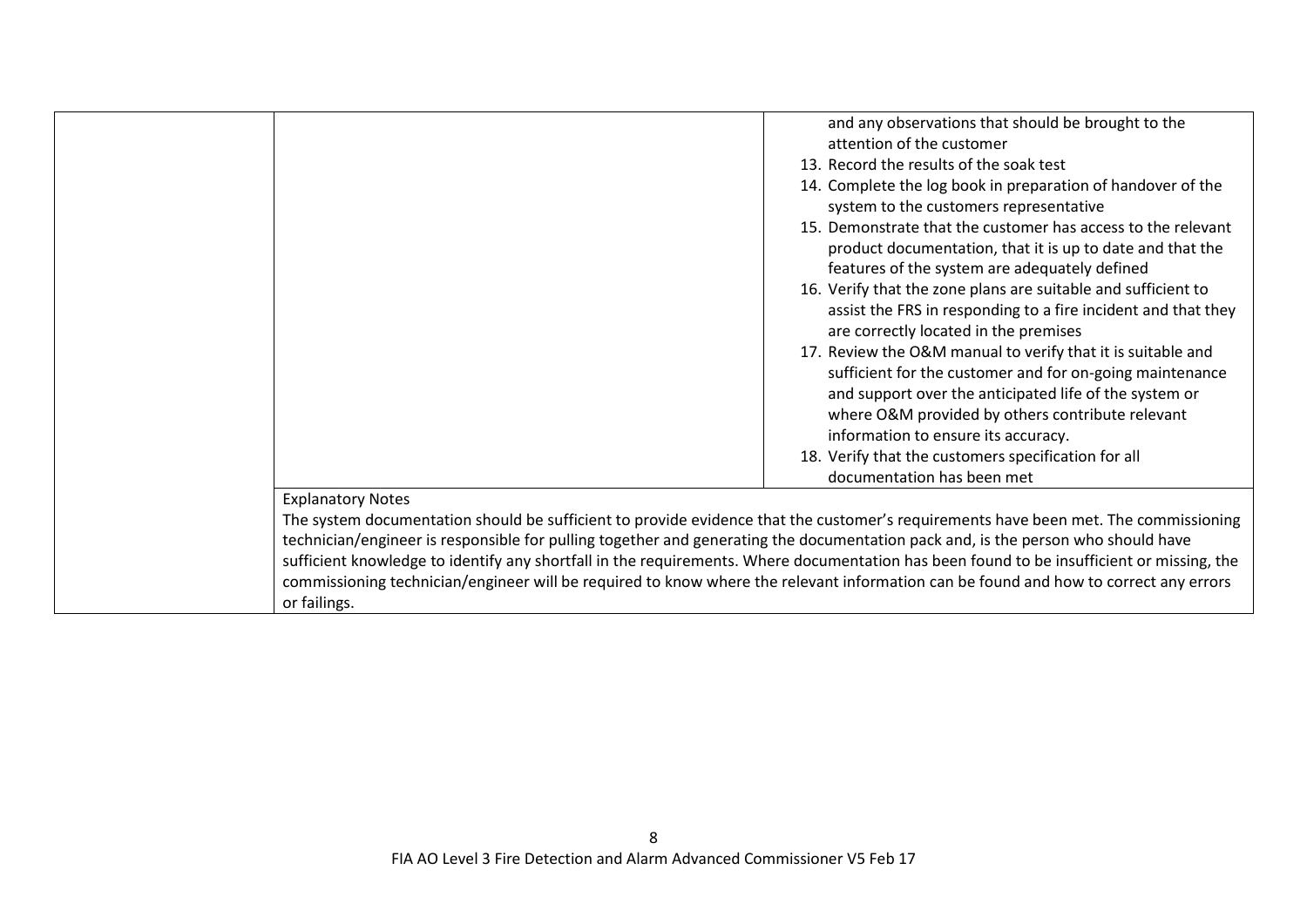| Е.<br>Maintenance | Knowledge and Understanding                        | Performance Criteria                                                                                                                                                                                                                                                                                                                                                                                                                                                                                                                                                   |
|-------------------|----------------------------------------------------|------------------------------------------------------------------------------------------------------------------------------------------------------------------------------------------------------------------------------------------------------------------------------------------------------------------------------------------------------------------------------------------------------------------------------------------------------------------------------------------------------------------------------------------------------------------------|
| Methodology       | Learners will have knowledge and understanding of: | Learners will be able to:                                                                                                                                                                                                                                                                                                                                                                                                                                                                                                                                              |
|                   | 1. Fault finding                                   | 1. State what features are available with the system to ensure                                                                                                                                                                                                                                                                                                                                                                                                                                                                                                         |
|                   | System maintenance requirements                    | effective and sufficient fault finding can be carried out and<br>explain how they may be used                                                                                                                                                                                                                                                                                                                                                                                                                                                                          |
|                   |                                                    | 2. List and describe the systems and methods available to                                                                                                                                                                                                                                                                                                                                                                                                                                                                                                              |
|                   |                                                    | verify by test and inspection that the fire alarm system has<br>sufficient features and facilities to allow fault finding to be<br>carried out to identify common faults as can be expected                                                                                                                                                                                                                                                                                                                                                                            |
|                   |                                                    | over the life of the system                                                                                                                                                                                                                                                                                                                                                                                                                                                                                                                                            |
|                   |                                                    | List the systems and equipment available to allow routine<br>maintenance and testing of system components in<br>inaccessible and difficult to reach positions and explain the<br>processes to verify their correct function<br>4. State and describe methods and requirements to verify by<br>test and inspection that adequate access and facilities are<br>provided to enable the system to be tested in accordance<br>with the maintenance program required by the customer<br>and the Code of Practice                                                             |
|                   | <b>Explanatory Notes</b>                           |                                                                                                                                                                                                                                                                                                                                                                                                                                                                                                                                                                        |
|                   |                                                    | Some detectors may be installed in difficult to access locations and this may require that alternative facilities or devices have to be used to<br>enable the maintenance program to be effectively followed. Over the life of the system certain faults and degradation can be anticipated<br>and so facilities need to be provided to be able to ensure that maintenance technicians can identify when modifications or replacement of<br>equipment becomes necessary. The commissioning engineer should be able to verify that the correct facilities are in place. |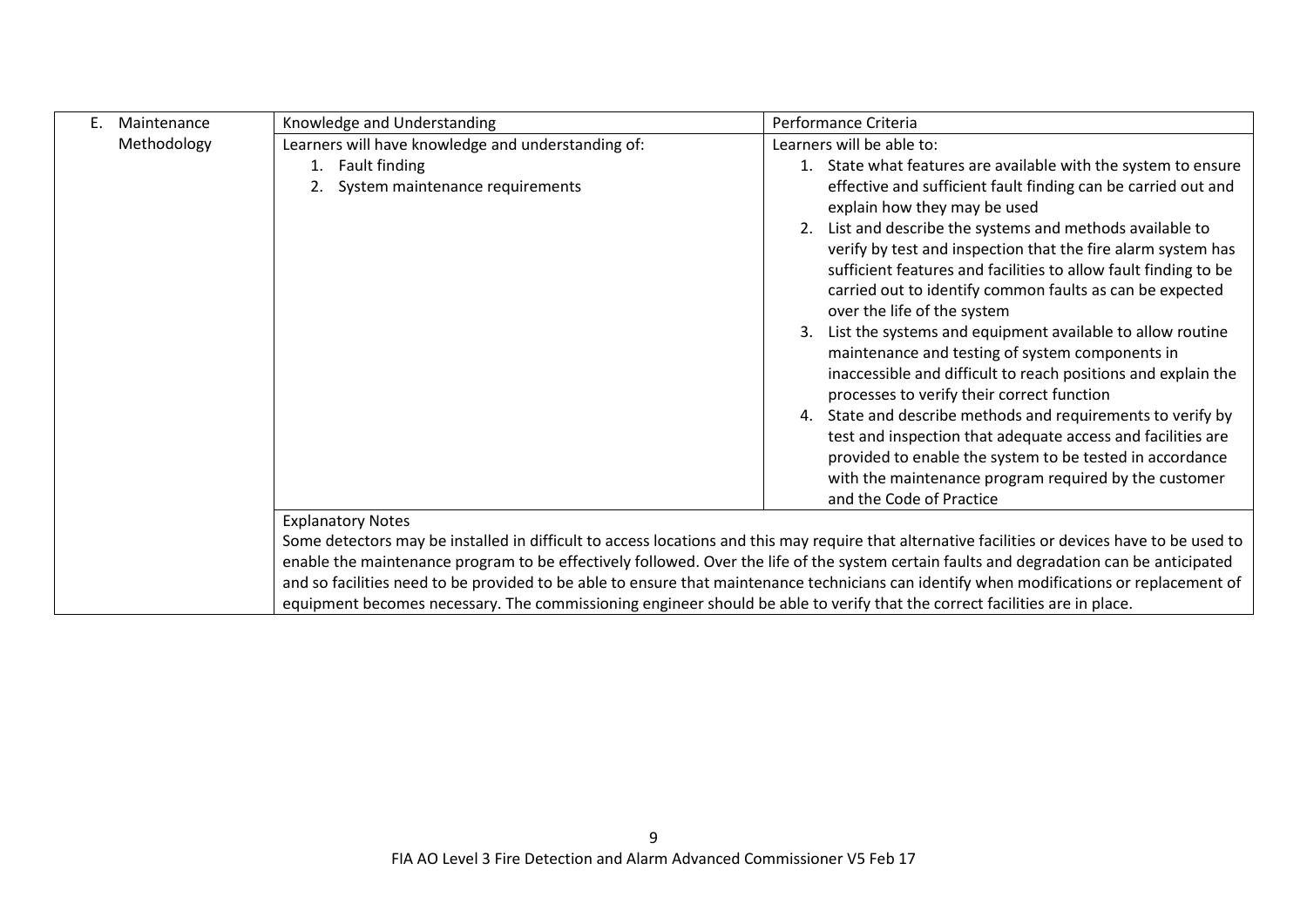| F. False Alarm | Knowledge and Understanding                                                                                                               | Performance Criteria                                                                                                     |  |
|----------------|-------------------------------------------------------------------------------------------------------------------------------------------|--------------------------------------------------------------------------------------------------------------------------|--|
| Management     | Learners will have knowledge and understanding of:                                                                                        | Learners will be able to:                                                                                                |  |
|                | 1. Potential causes of unwanted alarms                                                                                                    | 1. List potential causes of false alarms and their triggers,                                                             |  |
|                | Remedial techniques for reducing the risk of unwanted<br>2.                                                                               | indicators                                                                                                               |  |
|                | alarms                                                                                                                                    | Identify potential causes of false alarms by inspection of the                                                           |  |
|                | Choice of alternative detector types<br>3.                                                                                                | location of detectors and by inspection of the fire alarm                                                                |  |
|                | Filtering techniques and facilities available in EN54-2 panels<br>4.                                                                      | system with respect to the building and the use of each                                                                  |  |
|                | 5.<br>Soak testing                                                                                                                        | location (e.g. kitchens, loading bays, laundry facilities)                                                               |  |
|                |                                                                                                                                           | Explain what remedial actions may be taken to<br>3.                                                                      |  |
|                |                                                                                                                                           | prevent/mitigate false alarms, e.g. changing or relocating<br>detectors.                                                 |  |
|                |                                                                                                                                           | 4. Explain how alternative detectors can be used on the fire                                                             |  |
|                |                                                                                                                                           | alarm system, together with their relative advantages and                                                                |  |
|                |                                                                                                                                           | disadvantages for preventing/mitigating false alarms.                                                                    |  |
|                |                                                                                                                                           | 5. Describe the two main approaches to filtering and state                                                               |  |
|                |                                                                                                                                           | examples of several alternatives that are given in EN54-2.                                                               |  |
|                |                                                                                                                                           | Describe what is meant by soak testing for a fire alarm<br>6.                                                            |  |
|                |                                                                                                                                           | system, and how soak testing is carried out.                                                                             |  |
|                |                                                                                                                                           | 7. List possible causes of false alarms both environmental and<br>technical and what measures may be taken to prevent or |  |
|                |                                                                                                                                           | mitigate.                                                                                                                |  |
|                | <b>Explanatory Notes</b>                                                                                                                  |                                                                                                                          |  |
|                | False alarms are wasteful in resource and cause complacency in building occupants putting their lives at risk, therefore they should be   |                                                                                                                          |  |
|                | reduced or eliminated where possible. False alarms are most often caused by activities within the building, but can be due to faulty      |                                                                                                                          |  |
|                | equipment, wrong choice of detector or bad installation. The commissioning engineer is the last competent fire alarm engineer to inspect  |                                                                                                                          |  |
|                | the system before it is put into operation, therefore the commissioner is in an ideal position to identify and correct possible causes of |                                                                                                                          |  |
|                | unwanted alarms. Where there is some uncertainty with respect to a particular situation the commissioning engineer can list possible      |                                                                                                                          |  |
|                | false alarm causes so that the maintenance engineer can follow this up during the first service.                                          |                                                                                                                          |  |
|                |                                                                                                                                           |                                                                                                                          |  |